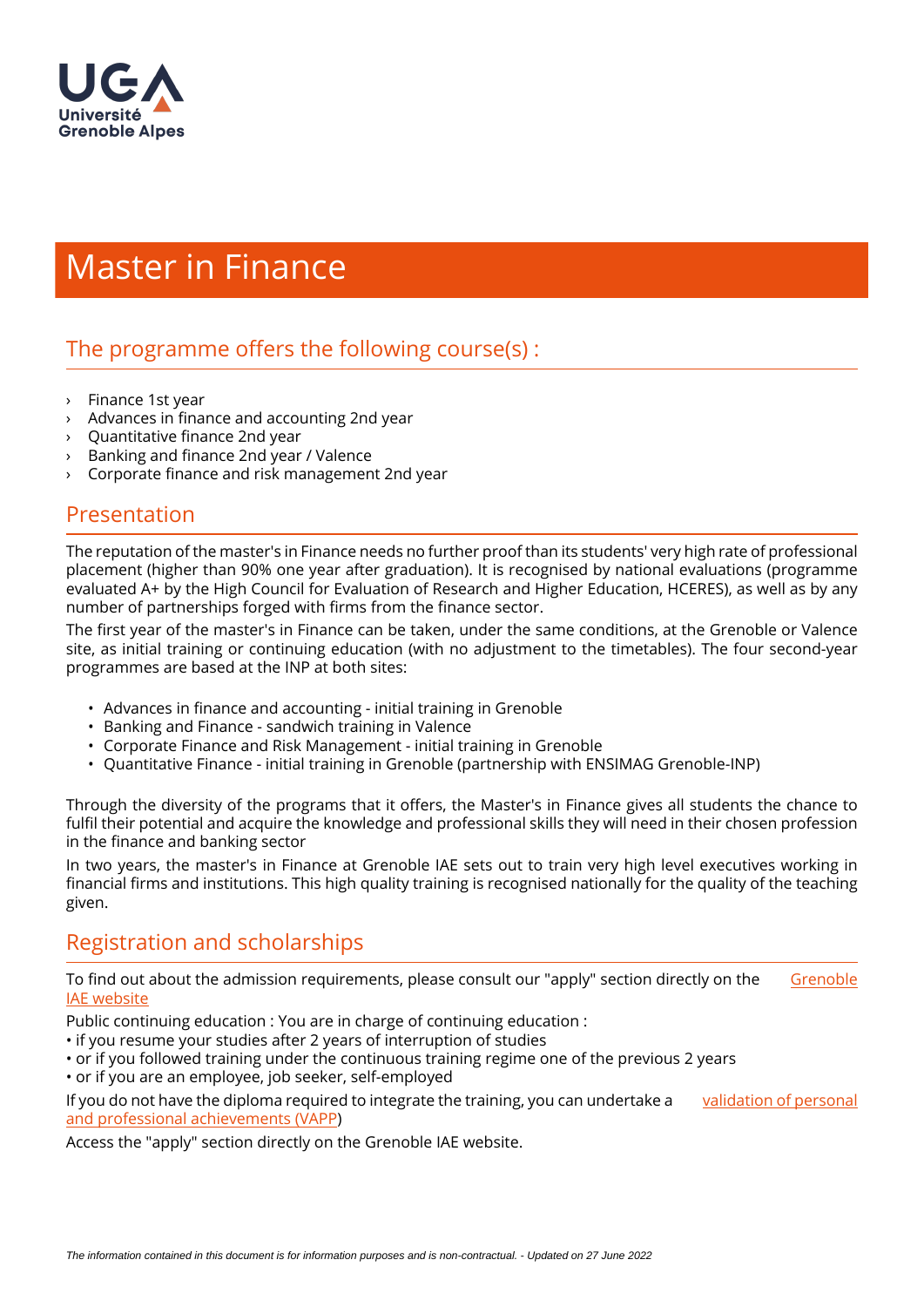

### Practicals informations :

- > Component : IAE de Grenoble Graduate school of management
- > level : Baccalaureate +5
- > Duration : 2 years
- > Course type : Education in apprenticeship, Professionalisation contract, Initial and Continuing Education
- $>$  Location(s) : Valence Laffemas

### **Contacts**

#### Program director

Geindre Sebastien Sebastien.Geindre@iae-grenoble.fr

Madiès Philippe Philippe.Madies@grenoble-iae.fr

Sanfilippo Gilles Gilles.Sanfilippo@grenoble-iae.fr

Jimenez Garces Sonia sonia.jimenez-garces@univ-grenoble-alpes.fr

Burlacu Radu radu.burlacu@grenoble-iae.fr

HUMBERT Laurent Laurent.Humbert@grenoble-iae.fr Program administration

Administration Grenoble M1 Finance - Coralie Tasca nance-m1@grenoble-iae.fr

Administration Valence M1 Finance - Christelle Ceysson nance-m1-valence@grenoble-iae.fr

Administration M2 Advances in Finance and accounting - Julie RUFFET nance-m2afa@grenoble-iae.fr

Administration M2 Finance d'Entreprise et Gestion des Risques - Délia Moroté nance-m2fegr@grenoble-iae.fr

Administration M2 Finance Quantitative - Coralie Tasca nance-m2fq@grenoble-iae.fr

Administration Valence M2 Banque et Finance Alternance - Christelle Ceysson nance-m2bf-alternance@grenoble-iae.fr

#### Program

- › Finance 1st year
- $\rightarrow$  Advances in finance and accounting 2nd year
- Quantitative finance 2nd year